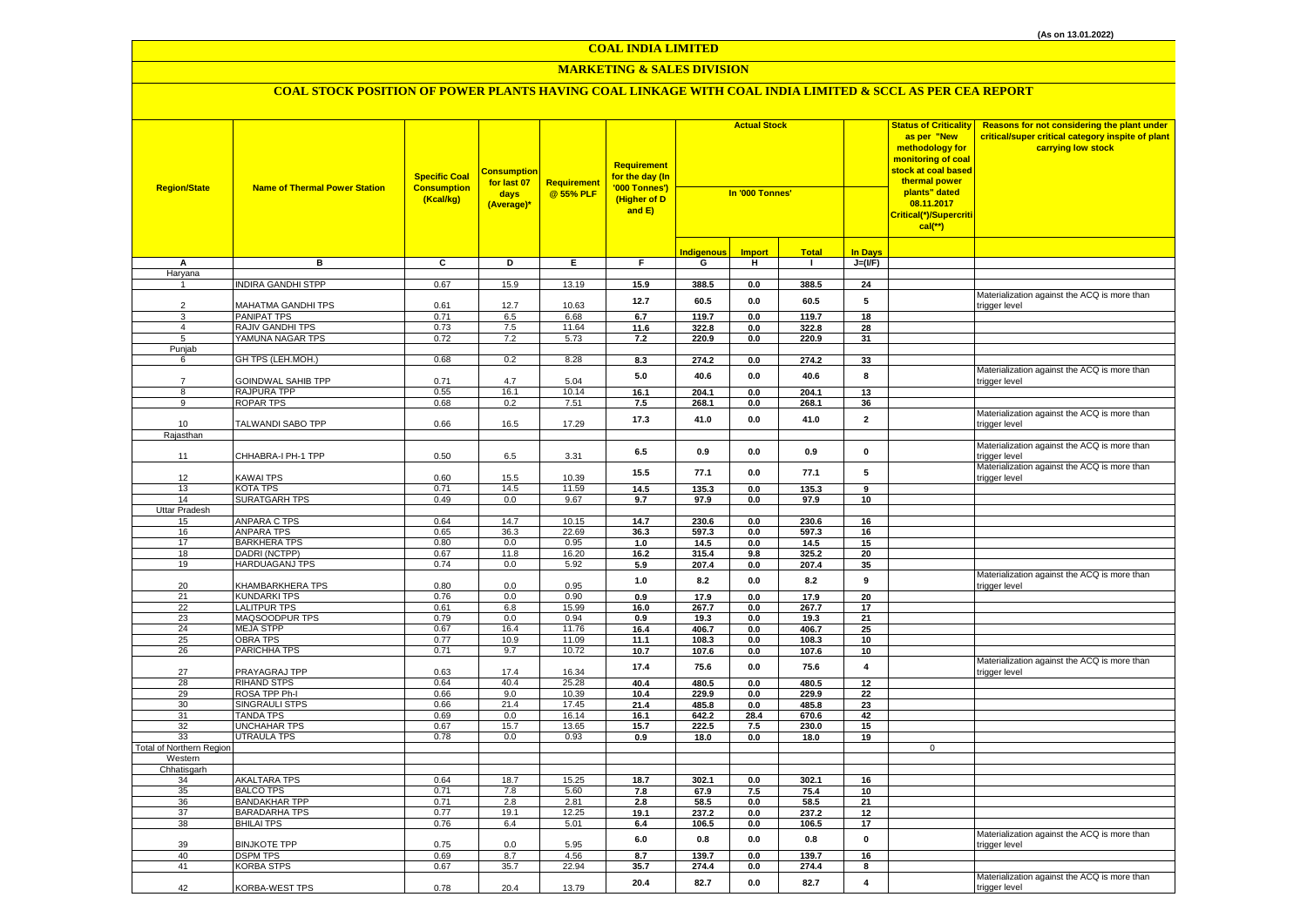## **COAL INDIA LIMITED**

## **MARKETING & SALES DIVISION**

| <b>Region/State</b>            | <b>Name of Thermal Power Station</b>   | <b>Specific Coal</b><br><b>Consumption</b><br>(Kcal/kg) | <b>Consumption</b><br>for last 07<br>days<br>(Average)* | <b>Requirement</b><br>@ 55% PLF | <b>Requirement</b><br>for the day (In<br>'000 Tonnes')<br>(Higher of D<br>and E) | <b>Actual Stock</b><br>In '000 Tonnes' |               |              | <b>Status of Criticality</b><br>as per "New<br>methodology for<br><mark>monitoring of coal</mark><br><mark>stock at coal based</mark><br>thermal power<br>plants" dated<br>08.11.2017<br>Critical(*)/Supercriti<br>$cal$ (**) | Reasons for not considering the plant under<br>critical/super critical category inspite of plant<br>carrying low stock |                                                               |
|--------------------------------|----------------------------------------|---------------------------------------------------------|---------------------------------------------------------|---------------------------------|----------------------------------------------------------------------------------|----------------------------------------|---------------|--------------|-------------------------------------------------------------------------------------------------------------------------------------------------------------------------------------------------------------------------------|------------------------------------------------------------------------------------------------------------------------|---------------------------------------------------------------|
|                                |                                        |                                                         |                                                         |                                 |                                                                                  | <b>Indigenous</b>                      | <b>Import</b> | <b>Total</b> | <b>In Days</b>                                                                                                                                                                                                                |                                                                                                                        |                                                               |
| А                              | в                                      | C                                                       | D                                                       | Е.                              | F.                                                                               | G                                      | н.            | $\mathbf{I}$ | $J=(I/F)$                                                                                                                                                                                                                     |                                                                                                                        |                                                               |
| 43                             | <b>LARA TPP</b>                        | 0.66                                                    | 24.1                                                    | 13.92                           | 24.1                                                                             | 436.5                                  | 0.0           | 436.5        | 18                                                                                                                                                                                                                            |                                                                                                                        |                                                               |
|                                |                                        |                                                         |                                                         |                                 | 6.3                                                                              | 23.2                                   | 0.0           | 23.2         | 4                                                                                                                                                                                                                             |                                                                                                                        | Materialization against the ACQ is more than                  |
| 44                             | NAWAPARA TPP                           | 0.79                                                    | 0.0                                                     | 6.28                            |                                                                                  |                                        |               |              |                                                                                                                                                                                                                               |                                                                                                                        | trigger level                                                 |
| 45                             | PATHADI TPP                            | 0.65                                                    | 8.9                                                     | 5.18                            | 8.9                                                                              | 178.2                                  | 0.0           | 178.2        | 20                                                                                                                                                                                                                            |                                                                                                                        |                                                               |
| 46                             | <b>SIPAT STPS</b>                      | 0.68                                                    | 37.4                                                    | 26.62                           | 37.4                                                                             | 542.4                                  | 7.9           | 550.3        | 15                                                                                                                                                                                                                            |                                                                                                                        |                                                               |
| 47                             | <b>TAMNAR TPP</b>                      | 0.84                                                    | 20.9                                                    | 26.52                           | 26.5                                                                             | 252.5                                  | 0.0           | 252.5        | 10                                                                                                                                                                                                                            |                                                                                                                        |                                                               |
| 48                             | UCHPINDA TPP                           | 0.75                                                    | 22.7                                                    | 14.22                           | 22.7                                                                             | 68.8                                   | 0.0           | 68.8         | 3                                                                                                                                                                                                                             |                                                                                                                        | Materialization against the ACQ is more than<br>trigger level |
| Gujarat                        |                                        |                                                         |                                                         |                                 |                                                                                  |                                        |               |              |                                                                                                                                                                                                                               |                                                                                                                        |                                                               |
|                                |                                        |                                                         |                                                         |                                 |                                                                                  |                                        |               |              |                                                                                                                                                                                                                               |                                                                                                                        | Materialization against the ACQ is more than                  |
| 49                             | <b>GANDHI NAGAR TPS</b>                | 0.69                                                    | 7.6                                                     | 5.71                            | 7.6                                                                              | 41.3                                   | 0.0           | 41.3         | 5                                                                                                                                                                                                                             |                                                                                                                        | trigger level                                                 |
| 50                             | SABARMATI (D-F STATIONS)               | 0.57                                                    | 4.4                                                     | 2.74                            | 4.4                                                                              | 20.9                                   | 88.8          | 109.7        | 25                                                                                                                                                                                                                            |                                                                                                                        |                                                               |
|                                |                                        |                                                         |                                                         |                                 |                                                                                  |                                        |               |              | $\overline{\mathbf{A}}$                                                                                                                                                                                                       |                                                                                                                        | Materialization against the ACQ is more than                  |
| 51                             | <b>UKAI TPS</b>                        | 0.67                                                    | 11.1                                                    | 9.85                            | 11.1                                                                             | 43.7                                   | 0.0           | 43.7         |                                                                                                                                                                                                                               |                                                                                                                        | trigger level                                                 |
|                                |                                        |                                                         |                                                         |                                 | 25.7                                                                             | 26.7                                   | 0.0           | 26.7         | $\mathbf{1}$                                                                                                                                                                                                                  |                                                                                                                        | Materialization against the ACQ is more than                  |
| 52                             | <b>WANAKBORI TPS</b>                   | 0.67                                                    | 25.7                                                    | 20.22                           |                                                                                  |                                        |               |              |                                                                                                                                                                                                                               |                                                                                                                        | trigger level                                                 |
| Madhya Pradesh                 |                                        |                                                         |                                                         |                                 |                                                                                  |                                        |               |              |                                                                                                                                                                                                                               |                                                                                                                        |                                                               |
| 53                             | AMARKANTAK EXT TPS                     | 0.65                                                    | 3.0                                                     | 1.80                            | 3.0                                                                              | 8.4                                    | 0.0           | 8.4          | 3                                                                                                                                                                                                                             |                                                                                                                        | Non payment of dues                                           |
| 54                             | <b>ANUPPUR TPP</b>                     | 0.65                                                    | 15.3                                                    | 10.31                           | 15.3                                                                             | 223.0                                  | 0.0           | 223.0        | 15                                                                                                                                                                                                                            |                                                                                                                        |                                                               |
| 55                             | <b>BINA TPS</b>                        | 0.74                                                    | 2.9                                                     | 4.88                            | 4.9                                                                              | 51.6                                   | 0.0           | 51.6         | 11                                                                                                                                                                                                                            |                                                                                                                        |                                                               |
| 56                             | <b>GADARWARA TPP</b>                   | 0.66                                                    | 18.5                                                    | 13.93                           | 18.5                                                                             | 250.1                                  | 39.4          | 289.5        | 16                                                                                                                                                                                                                            |                                                                                                                        |                                                               |
| 57                             | <b>KHARGONE STPP</b>                   | 0.60                                                    | 11.9                                                    | 10.45                           | 11.9                                                                             | 166.4                                  | 0.0           | 166.4        | 14                                                                                                                                                                                                                            |                                                                                                                        | Coal Supplied under Flexi Utilization                         |
| 58                             | SANJAY GANDHI TPS                      | 0.82                                                    | 13.5                                                    | 14.57                           | 14.6                                                                             | 70.8                                   | 0.0           | 70.8         | 5                                                                                                                                                                                                                             |                                                                                                                        | Non payment of dues                                           |
| 59                             | <b>SATPURA TPS</b>                     | 0.67                                                    | 4.7                                                     | 11.79                           | 11.8                                                                             | 39.9                                   | 0.0           | 39.9         | 3                                                                                                                                                                                                                             |                                                                                                                        | Non Payment of Dues                                           |
| 60                             | <b>SEIONI TPP</b>                      | 0.64                                                    | 6.8                                                     | 5.06                            | 6.8                                                                              | 182.2                                  | 0.0           | 182.2        | 27                                                                                                                                                                                                                            |                                                                                                                        |                                                               |
| 61                             | SHREE SINGAJI TPP                      | 0.71                                                    | 19.1                                                    | 23.50                           | 23.5                                                                             | 190.7                                  | 0.0           | 190.7        | 8                                                                                                                                                                                                                             |                                                                                                                        | Non payment of dues                                           |
| 62                             | <b>VINDHYACHAL STPS</b>                | 0.69                                                    | 59.4                                                    | 43.60                           | 59.4                                                                             | 1156.9                                 | $0.0\,$       | 1156.9       | 19                                                                                                                                                                                                                            |                                                                                                                        |                                                               |
| Maharashtra                    |                                        |                                                         |                                                         |                                 |                                                                                  |                                        |               |              |                                                                                                                                                                                                                               |                                                                                                                        |                                                               |
|                                |                                        |                                                         |                                                         |                                 | 19.0                                                                             | 37.7                                   | $0.0\,$       | 37.7         | $\overline{\mathbf{2}}$                                                                                                                                                                                                       |                                                                                                                        | Materialization against the ACQ is more than                  |
| 63                             | AMRAVATI TPS                           | 0.62                                                    | 19.0                                                    | 11.07                           |                                                                                  |                                        |               |              |                                                                                                                                                                                                                               |                                                                                                                        | trigger level                                                 |
| 64                             | <b>BHUSAWAL TPS</b>                    | 0.72                                                    | 15.3                                                    | 11.44                           | 15.3                                                                             | 33.4                                   | 0.0           | 33.4         | $\overline{2}$                                                                                                                                                                                                                |                                                                                                                        | Non payment of dues                                           |
| 65                             | <b>BUTIBORI TPP</b>                    | 0.67                                                    | 0.0                                                     | 5.31                            | 5.3                                                                              | 59.7                                   | 0.0           | 59.7         | 11                                                                                                                                                                                                                            |                                                                                                                        |                                                               |
| 66                             | CHANDRAPUR(MAHARASHTRA) STPS           | 0.78                                                    | 33.1                                                    | 30.17                           | 33.1                                                                             | 92.6                                   | 0.0           | 92.6         | 3                                                                                                                                                                                                                             |                                                                                                                        | Non payment of dues                                           |
|                                |                                        |                                                         |                                                         |                                 | 5.1                                                                              | 7.3                                    | 0.0           | 7.3          | $\mathbf{1}$                                                                                                                                                                                                                  |                                                                                                                        | Materialization against the ACQ is more than                  |
| 67                             | DAHANU TPS                             | 0.62                                                    | 5.1                                                     | 4.09                            |                                                                                  |                                        |               |              |                                                                                                                                                                                                                               |                                                                                                                        | trigger level                                                 |
|                                |                                        |                                                         |                                                         |                                 | 8.1                                                                              | 35.4                                   | 0.0           | 35.4         | $\overline{4}$                                                                                                                                                                                                                |                                                                                                                        | Materialization against the ACQ is more than                  |
| 68                             | DHARIWAL TPP                           | 0.67                                                    | 8.1                                                     | 5.34                            |                                                                                  |                                        |               |              |                                                                                                                                                                                                                               |                                                                                                                        | trigger level                                                 |
|                                |                                        |                                                         |                                                         |                                 | 8.4                                                                              | 0.5                                    | 0.0           | 0.5          | 0                                                                                                                                                                                                                             |                                                                                                                        | Materialization against the ACQ is more than                  |
| 69                             | GMR WARORA TPS                         | 0.67                                                    | 8.4                                                     | 5.29                            |                                                                                  |                                        |               |              |                                                                                                                                                                                                                               |                                                                                                                        | trigger level                                                 |
| 70                             | <b>KHAPARKHEDA TPS</b>                 | 0.89                                                    | 15.4                                                    | 15.72                           | 15.7                                                                             | 235.6                                  | 0.0           | 235.6        | 15                                                                                                                                                                                                                            |                                                                                                                        |                                                               |
| 71                             | <b>KORADI TPS</b>                      | 0.76                                                    | 29.4                                                    | 22.08                           | 29.4                                                                             | 270.9                                  | 0.0           | 270.9        | 9                                                                                                                                                                                                                             |                                                                                                                        |                                                               |
| 72                             | <b>MAUDA TPS</b>                       | 0.70                                                    | 25.6                                                    | 21.29                           | 25.6                                                                             | 556.9                                  | 10.9          | 567.8        | 22                                                                                                                                                                                                                            |                                                                                                                        |                                                               |
| 73                             | <b>NASIK TPS</b>                       | 0.81                                                    | 4.5                                                     | 6.72                            | 6.7                                                                              | 16.0                                   | 0.0           | 16.0         | $\overline{\mathbf{2}}$                                                                                                                                                                                                       |                                                                                                                        | Non payment of dues                                           |
| 74                             | <b>PARAS TPS</b>                       | 0.74                                                    | 6.7                                                     | 4.90                            | 6.7                                                                              | 20.2                                   | 0.0           | 20.2         | 3                                                                                                                                                                                                                             |                                                                                                                        | Non payment of dues                                           |
| 75                             | PARLI TPS                              | 0.67                                                    | 7.1                                                     | 6.65                            | 7.1                                                                              | 24.9                                   | 0.0           | 24.9         | 3                                                                                                                                                                                                                             |                                                                                                                        | Non payment of dues                                           |
| 76                             | <b>SOLAPUR STPS</b>                    | 0.56                                                    | 6.9                                                     | 9.73                            | 9.7                                                                              | 128.9                                  | 22.8          | 151.6        | 16                                                                                                                                                                                                                            |                                                                                                                        |                                                               |
|                                |                                        |                                                         |                                                         |                                 | 45.2                                                                             | 256.9                                  | 0.0           | 256.9        | 6                                                                                                                                                                                                                             |                                                                                                                        | Materialization against the ACQ is more than                  |
| 77<br>78                       | <b>TIRORA TPS</b><br>WARDHA WARORA TPP | 0.66<br>0.66                                            | 45.2<br>2.9                                             | 28.73<br>4.71                   | 4.7                                                                              | 93.7                                   | 0.0           | 93.7         | 20                                                                                                                                                                                                                            |                                                                                                                        | trigger level                                                 |
| <b>Total of Western Region</b> |                                        |                                                         |                                                         |                                 |                                                                                  |                                        |               |              |                                                                                                                                                                                                                               | $\Omega$                                                                                                               |                                                               |
| Southern                       |                                        |                                                         |                                                         |                                 |                                                                                  |                                        |               |              |                                                                                                                                                                                                                               |                                                                                                                        |                                                               |
| Andhra Pradesh                 |                                        |                                                         |                                                         |                                 |                                                                                  |                                        |               |              |                                                                                                                                                                                                                               |                                                                                                                        |                                                               |
|                                |                                        |                                                         |                                                         |                                 |                                                                                  |                                        |               |              |                                                                                                                                                                                                                               |                                                                                                                        | Materialization against the ACQ is more than                  |
| 79                             | DAMODARAM SANJEEVAIAH TPS              | 0.66                                                    | 14.5                                                    | 13.85                           | 14.5                                                                             | 73.0                                   | $0.0\,$       | 73.0         | 5                                                                                                                                                                                                                             |                                                                                                                        | trigger level                                                 |
| 80                             | Dr. N.TATA RAO TPS                     | 0.77                                                    | 21.8                                                    | 17.90                           | 21.8                                                                             | 168.4                                  | 0.0           | 168.4        | 8                                                                                                                                                                                                                             |                                                                                                                        |                                                               |
| 81                             | PAINAMPURAM TPP                        | 0.59                                                    | 15.5                                                    | 10.21                           | 15.5                                                                             | 116.1                                  | 88.0          | 204.1        | 13                                                                                                                                                                                                                            |                                                                                                                        |                                                               |
|                                |                                        |                                                         |                                                         |                                 |                                                                                  |                                        |               |              |                                                                                                                                                                                                                               |                                                                                                                        | Materialization against the ACQ is more than                  |
| 82                             | RAYALASEEMA TPS                        | 0.76                                                    | 14.5                                                    | 16.60                           | 16.6                                                                             | 25.3                                   | 0.0           | 25.3         | $\overline{\mathbf{2}}$                                                                                                                                                                                                       |                                                                                                                        | trigger level                                                 |
| 83                             | <b>SIMHADRI</b>                        | 0.78                                                    | 26.4                                                    | 20.54                           | 26.4                                                                             | 309.1                                  | 0.0           | 309.1        | 12                                                                                                                                                                                                                            |                                                                                                                        |                                                               |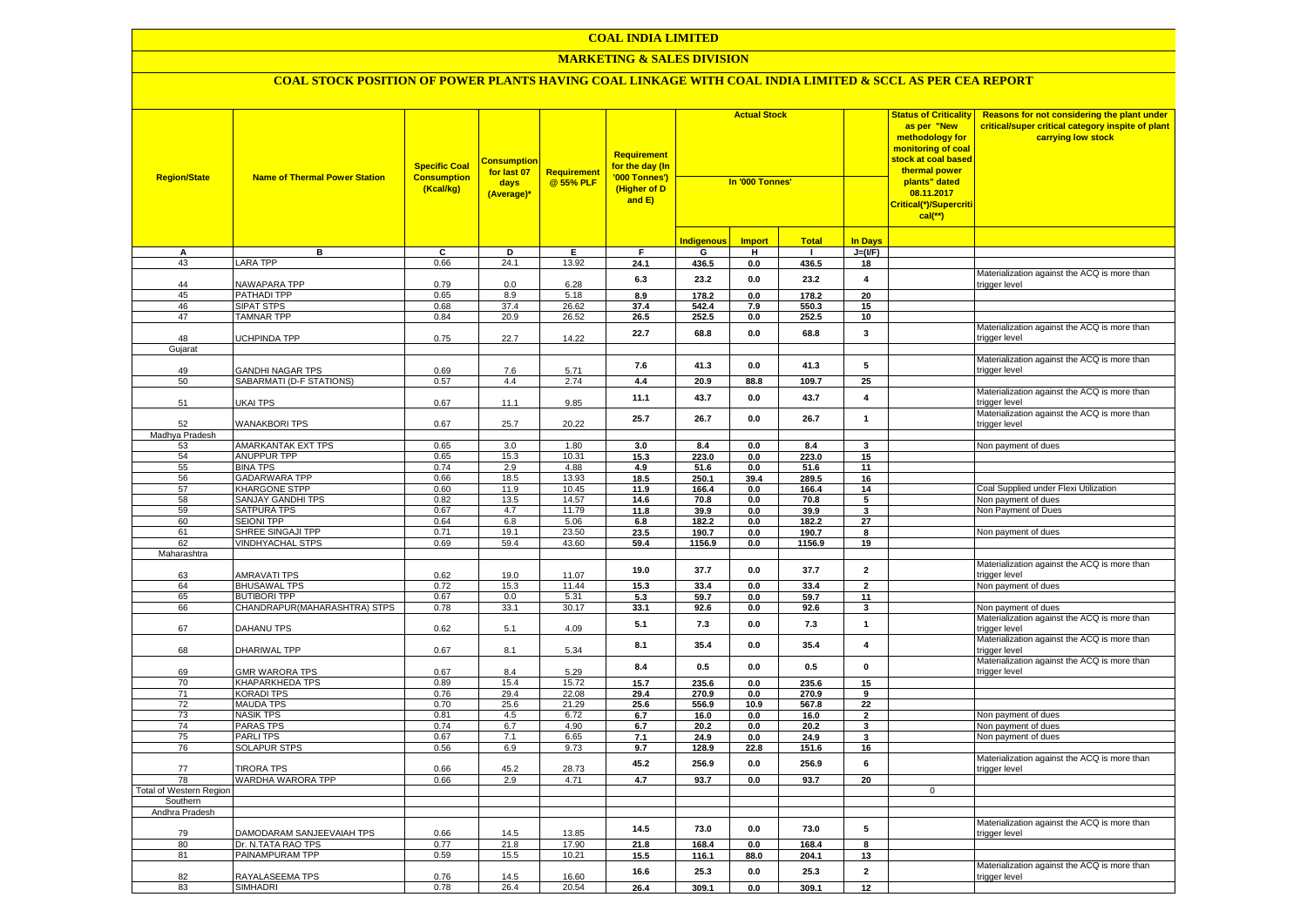## **COAL INDIA LIMITED**

#### **MARKETING & SALES DIVISION**

| <b>Region/State</b>      | <b>Name of Thermal Power Station</b>       | <b>Specific Coal</b><br><b>Consumption</b><br>(Kcal/kg) | <mark>Consumption</mark><br>for last 07<br>days<br>(Average)* | <b>Requirement</b><br>@ 55% PLF | <b>Requirement</b><br>for the day (In<br>'000 Tonnes')<br>(Higher of D<br>and E) | <b>Actual Stock</b><br>In '000 Tonnes' |               |              |                         | <b>Status of Criticality</b><br>as per "New<br>methodology for<br>monitoring of coal<br><mark>stock at coal based</mark><br>thermal power<br>plants" dated<br>08.11.2017<br>Critical(*)/Supercriti<br>$cal$ (**) | Reasons for not considering the plant under<br>critical/super critical category inspite of plant<br>carrying low stock |
|--------------------------|--------------------------------------------|---------------------------------------------------------|---------------------------------------------------------------|---------------------------------|----------------------------------------------------------------------------------|----------------------------------------|---------------|--------------|-------------------------|------------------------------------------------------------------------------------------------------------------------------------------------------------------------------------------------------------------|------------------------------------------------------------------------------------------------------------------------|
|                          |                                            |                                                         |                                                               |                                 |                                                                                  | <b>Indigenous</b>                      | <b>Import</b> | <b>Total</b> | <b>In Days</b>          |                                                                                                                                                                                                                  |                                                                                                                        |
| Α                        | в                                          | C                                                       | D                                                             | Е                               | F.                                                                               | G                                      | н.            | $\mathbf{L}$ | $J=(I/F)$               |                                                                                                                                                                                                                  |                                                                                                                        |
| 84                       | SGPL TPP                                   | 0.53                                                    | 8.8                                                           | 9.26                            | 9.3                                                                              | 28.4                                   | 105.8         | 134.2        | 14                      |                                                                                                                                                                                                                  |                                                                                                                        |
| 85                       | <b>VIZAG TPP</b>                           | 0.67                                                    | 0.0                                                           | 9.20                            | 9.2                                                                              | 152.3                                  | 0.0           | 152.3        | 17                      |                                                                                                                                                                                                                  |                                                                                                                        |
| Karnataka                |                                            |                                                         |                                                               |                                 |                                                                                  |                                        |               |              |                         |                                                                                                                                                                                                                  |                                                                                                                        |
| 86                       | <b>BELLARY TPS</b>                         | 0.63                                                    | 15.4                                                          | 14.23                           | 15.4                                                                             | 5.6                                    | 0.0           | 5.6          | $\mathbf 0$             |                                                                                                                                                                                                                  | Materialization against the ACQ is more than<br>trigger level                                                          |
| 87                       | KUDGI STPP                                 | 0.63                                                    | 22.1                                                          | 19.90                           | 22.1                                                                             | 128.8                                  | 14.7          | 143.4        | 6                       |                                                                                                                                                                                                                  | Materialization against the ACQ is more than<br>trigger level                                                          |
| 88                       | RAICHUR TPS                                | 0.66                                                    | 18.3                                                          | 14.98                           | 18.3                                                                             | 134.5                                  | 0.0           | 134.5        | $\overline{7}$          |                                                                                                                                                                                                                  | Materialization against the ACQ is more than<br>trigger level                                                          |
| 89                       | YERMARUS TPP                               | 0.62                                                    | 8.3                                                           | 13.09                           | 13.1                                                                             | 45.1                                   | 0.0           | 45.1         | 3                       |                                                                                                                                                                                                                  | Materialization against the ACQ is more than<br>trigger level                                                          |
| Tamil Nadu               |                                            |                                                         |                                                               |                                 |                                                                                  |                                        |               |              |                         |                                                                                                                                                                                                                  |                                                                                                                        |
| 90                       | <b>METTUR TPS</b>                          | 0.81                                                    | 11.9                                                          | 8.98                            | 11.9                                                                             | 68.6                                   | 0.0           | 68.6         | 6                       |                                                                                                                                                                                                                  | Materialization against the ACQ is more than<br>trigger level                                                          |
| 91                       | <b>METTUR TPS - II</b>                     | 0.78                                                    | 6.2                                                           | 6.16                            | 6.2                                                                              | 60.4                                   | 0.0           | 60.4         | 10                      |                                                                                                                                                                                                                  |                                                                                                                        |
| 92                       | <b>NORTH CHENNAI TPS</b>                   | 0.82                                                    | 21.4                                                          | 19.78                           | 21.4                                                                             | 190.1                                  | 0.0           | 190.1        | 9                       |                                                                                                                                                                                                                  |                                                                                                                        |
| 93                       | <b>TUTICORIN TPS</b>                       | 0.96                                                    | 13.4                                                          | 13.31                           | 13.4                                                                             | 279.4                                  | 0.0           | 279.4        | 21                      |                                                                                                                                                                                                                  |                                                                                                                        |
| 94                       | VALLUR TPP                                 | 0.72                                                    | 15.3                                                          | 14.26                           | 15.3                                                                             | 43.5                                   | 0.0           | 43.5         | 3                       |                                                                                                                                                                                                                  | Materialization against the ACQ is more than<br>trigger level                                                          |
| Telangana                |                                            |                                                         |                                                               |                                 |                                                                                  |                                        |               |              |                         |                                                                                                                                                                                                                  |                                                                                                                        |
|                          |                                            |                                                         |                                                               |                                 | 12.8                                                                             | 40.7                                   | 0.0           | 40.7         | 3                       |                                                                                                                                                                                                                  | Materialization against the ACQ is more than                                                                           |
| 95<br>96                 | <b>BHADRADRITPP</b><br><b>KAKATIYA TPS</b> | 0.69<br>0.57                                            | 12.8<br>9.5                                                   | 7.37<br>8.33                    |                                                                                  | 271.5                                  | 0.0           | 271.5        | 29                      |                                                                                                                                                                                                                  | trigger level                                                                                                          |
| 97                       | KOTHAGUDEM TPS (NEW)                       | 0.64                                                    | 8.1                                                           | 8.46                            | 9.5<br>8.5                                                                       | 120.6                                  | 0.0           | 120.6        | 14                      |                                                                                                                                                                                                                  |                                                                                                                        |
| 98                       | KOTHAGUDEM TPS (STAGE-7)                   | 0.50                                                    | 8.1                                                           | 5.23                            | 8.1                                                                              | 135.4                                  | 0.0           | 135.4        | 17                      |                                                                                                                                                                                                                  |                                                                                                                        |
| 99                       | <b>RAMAGUNDEM STPS</b>                     | 0.62                                                    | 23.1                                                          | 21.33                           | 23.1                                                                             | 458.5                                  | 0.0           | 458.5        | 20                      |                                                                                                                                                                                                                  |                                                                                                                        |
| 100                      | RAMAGUNDEM-B TPS                           | 0.77                                                    | 0.4                                                           | 0.64                            | 0.6                                                                              | 12.2                                   | 0.0           | 12.2         | 19                      |                                                                                                                                                                                                                  |                                                                                                                        |
| 101                      | SINGARENI TPP                              | 0.58                                                    | 15.5                                                          | 9.12                            | 15.5                                                                             | 123.1                                  | 0.0           | 123.1        | 8                       |                                                                                                                                                                                                                  |                                                                                                                        |
| Total of Southern Region |                                            |                                                         |                                                               |                                 |                                                                                  |                                        |               |              |                         | $\mathbf 0$                                                                                                                                                                                                      |                                                                                                                        |
| Eastern                  |                                            |                                                         |                                                               |                                 |                                                                                  |                                        |               |              |                         |                                                                                                                                                                                                                  |                                                                                                                        |
| Bihar<br>102             | <b>BARAUNI TPS</b>                         | 0.63                                                    | 5.9                                                           | 5.90                            | 5.9                                                                              | 82.3                                   | 0.0           | 82.3         | 14                      |                                                                                                                                                                                                                  |                                                                                                                        |
| 103                      | <b>BARHI</b>                               | 0.67                                                    | 6.6                                                           | 5.84                            | 6.6                                                                              | 90.6                                   | 0.0           | 90.6         | 14                      |                                                                                                                                                                                                                  |                                                                                                                        |
| 104                      | <b>BARH II</b>                             | 0.67                                                    | 14.0                                                          | 11.67                           | 14.0                                                                             | 181.2                                  | 0.0           | 181.2        | 13                      |                                                                                                                                                                                                                  |                                                                                                                        |
| 105                      | KAHALGAON TPS                              | 0.80                                                    | 29.5                                                          | 24.62                           | 29.5                                                                             | 75.9                                   | $0.0\,$       | 75.9         | 3                       |                                                                                                                                                                                                                  | Materialization against the ACQ is more than<br>trigger level                                                          |
| 106                      | MUZAFFARPUR TPS                            | 0.77                                                    | 4.2                                                           | 6.18                            | 6.2                                                                              | 41.1                                   | 0.0           | 41.1         | $\overline{7}$          |                                                                                                                                                                                                                  | Materialization against the ACQ is more than<br>trigger level                                                          |
| 107                      | <b>NABINAGAR STPP</b>                      | 0.58                                                    | 16.1                                                          | 10.14                           | 16.1                                                                             | 273.5                                  | 0.0           | 273.5        | 17                      |                                                                                                                                                                                                                  |                                                                                                                        |
| 108                      | NABINAGAR TPP                              | 0.69                                                    | 13.6                                                          | 9.06                            | 13.6                                                                             | 58.6                                   | 0.0           | 58.6         | 4                       |                                                                                                                                                                                                                  | Materialization against the ACQ is more than<br>trigger level                                                          |
| Jharkhand                |                                            |                                                         |                                                               |                                 |                                                                                  |                                        |               |              |                         |                                                                                                                                                                                                                  |                                                                                                                        |
| 109                      | BOKARO TPS 'A' EXP                         | 0.57                                                    | 0.8                                                           | 3.78                            | 3.8                                                                              | 150.6                                  | 0.0           | 150.6        | 40                      |                                                                                                                                                                                                                  |                                                                                                                        |
| 110<br>111               | CHANDRAPURA(DVC) TPS                       | 0.61                                                    | 6.9                                                           | 4.06                            | 6.9                                                                              | 100.3                                  | 0.0           | 100.3        | 15                      |                                                                                                                                                                                                                  |                                                                                                                        |
|                          | <b>JOJOBERA TPS</b>                        | 0.69                                                    | 2.8                                                           | 2.18                            | 2.8                                                                              | 87.1                                   | $0.0\,$       | 87.1         | 31                      |                                                                                                                                                                                                                  | Materialization against the ACQ is more than                                                                           |
| 112                      | <b>KODARMA TPP</b>                         | 0.62                                                    | 12.7                                                          | 8.23                            | 12.7                                                                             | 61.1                                   | 0.0           | 61.1         | 5                       |                                                                                                                                                                                                                  | trigger level                                                                                                          |
| 113                      | MAHADEV PRASAD STPP                        | 0.70                                                    | 7.3                                                           | 5.01                            | 7.3                                                                              | 1.1                                    | 0.0           | 1.1          | $\pmb{0}$               |                                                                                                                                                                                                                  | Materialization against the ACQ is more than<br>trigger level                                                          |
| 114                      | MAITHON RB TPP                             | 0.64                                                    | 11.4                                                          | 8.89                            | 11.4                                                                             | 215.7                                  | 0.0           | 215.7        | 19                      |                                                                                                                                                                                                                  |                                                                                                                        |
| 115<br>Odisha            | <b>TENUGHAT TPS</b>                        | 0.75                                                    | 5.6                                                           | 4.16                            | 5.6                                                                              | 21.3                                   | 0.0           | 21.3         | $\overline{\mathbf{4}}$ |                                                                                                                                                                                                                  | Non payment of dues                                                                                                    |
| 116                      | <b>DARLIPALI STPS</b>                      | 0.71                                                    | 15.1                                                          | 14.95                           | 15.1                                                                             | 505.8                                  | 0.0           | 505.8        | 33                      |                                                                                                                                                                                                                  |                                                                                                                        |
| 117                      | <b>DERANG TPP</b>                          | 0.70                                                    | 17.1                                                          | 11.10                           | 17.1                                                                             | 748.6                                  | 0.0           | 748.6        | 44                      |                                                                                                                                                                                                                  |                                                                                                                        |
| 118                      | <b>IB VALLEY TPS</b>                       | 0.83                                                    | 20.4                                                          | 19.16                           | 20.4                                                                             | 402.7                                  | 0.0           | 402.7        | 20                      |                                                                                                                                                                                                                  |                                                                                                                        |
| 119                      | <b>KAMALANGA TPS</b>                       | 0.72                                                    | 13.1                                                          | 10.02                           | 13.1                                                                             | 14.5                                   | 0.0           | 14.5         | $\mathbf{1}$            |                                                                                                                                                                                                                  | Materialization against the ACQ is more than<br>trigger level                                                          |
| 120                      | <b>VEDANTA TPP</b>                         | 0.76                                                    | 10.0                                                          | 6.02                            | 10.0                                                                             | 55.8                                   | 0.0           | 55.8         | 6                       |                                                                                                                                                                                                                  |                                                                                                                        |
| 121                      | <b>TALCHER STPS</b>                        | 0.79                                                    | 40.3                                                          | 31.43                           | 40.3                                                                             | 728.1                                  | 13.5          | 741.6        | 18                      |                                                                                                                                                                                                                  |                                                                                                                        |